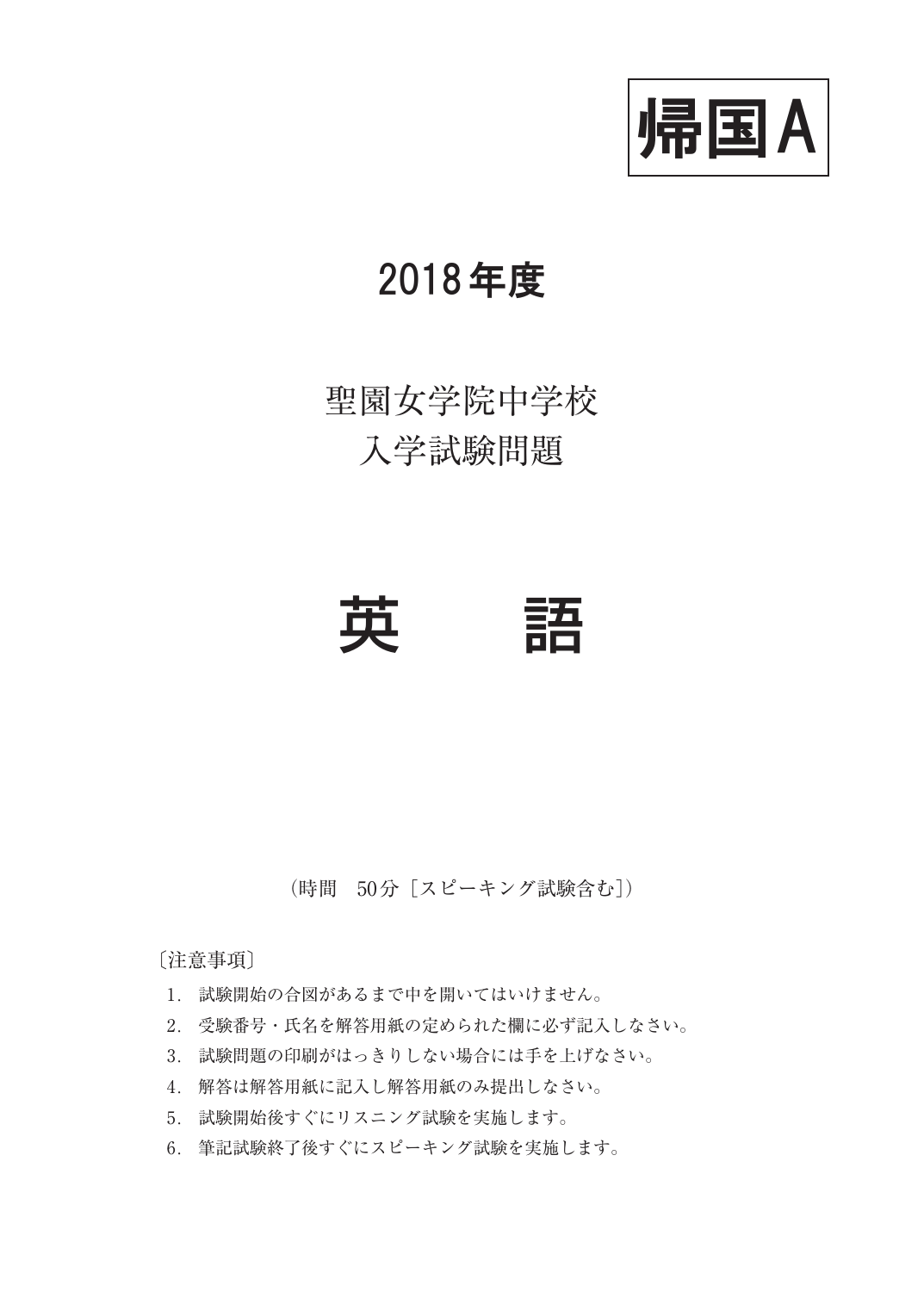$\mid 1 \mid$  このリスニングテストには、PART 1 ~ PART 4があります。PART 4のあと、 リスニングテスト終了の合図がありますので、次の問題に進んでください。

#### PART 1

イラストについて、4つの短いナレーションが流れてきます。そのイラストについて最も 適切な説明がなされているものを①~④の中から一つずつ選び、その番号を答えなさい。 英文は一度しか読まれません。



PART 2

対話文を聞いたあと、それに応答する3つの文が流れます。応答文として最も適切なもの を①~③の中から一つずつ選び、その番号を答えなさい。対話文と応答文は一度しか流れ ません。

- (1) ① ② ③
- (2)
	- ① ② ③

#### (3)

① ② ③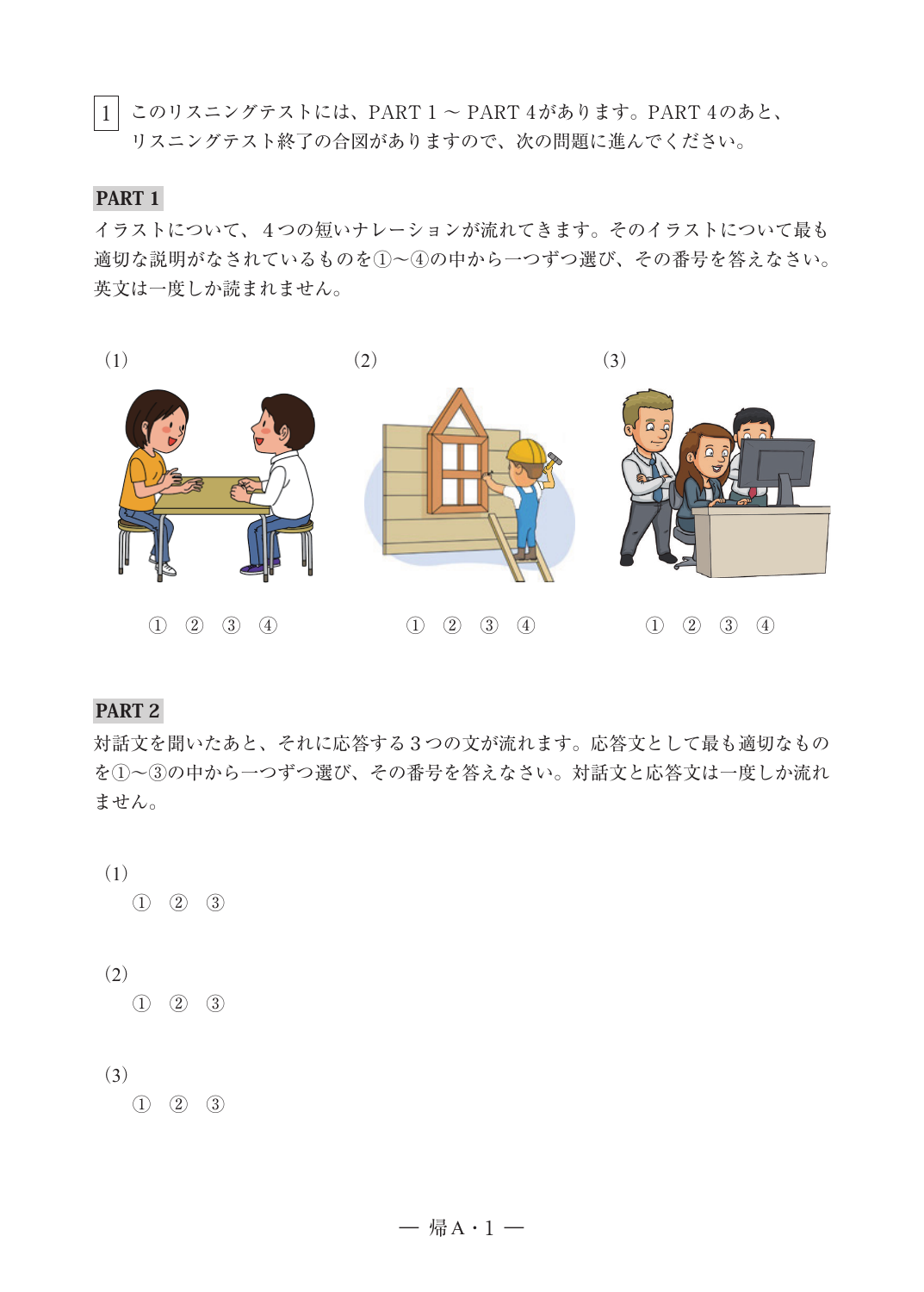## PART 3

対話文を聞き、その質問に対して最も適切なものを①~④の中から一つずつ選び、 その番号を答えなさい。対話文と質問は一度しか流れません。

(1)

- ① She forgot her phone at home.
- ② She needs a new phone.
- ③ Her phone's battery is low.
- ④ Her phone is broken.

#### $(2)$

- ① It's been taking her father a long time to finish it.
- ② Her father enjoys building tree houses.
- ③ It will be a very big tree house.
- ④ It will be finished in 5 months.

#### PART 4

英文を聞き、その質問に対する最も適切なものを①~④の中から一つずつ選び、 その番号を答えなさい。英文は一度しか流れません。

- (1) What does Jonathan like about the new zoo?
	- ① It costs extra on weekends.
	- ② It brings many visitors.
	- ③ It is cheaper on weekdays.
	- ④ It makes his neighborhood dirty.
- (2) How has the new zoo affected the area?
	- ① Famous people have moved there.
	- ② There are more traffic jams and litter.
	- ③ It's visited by many city officials.
	- ④ There are more attractions in the neighborhood.

This is the end of the listening test. Go on to the next page.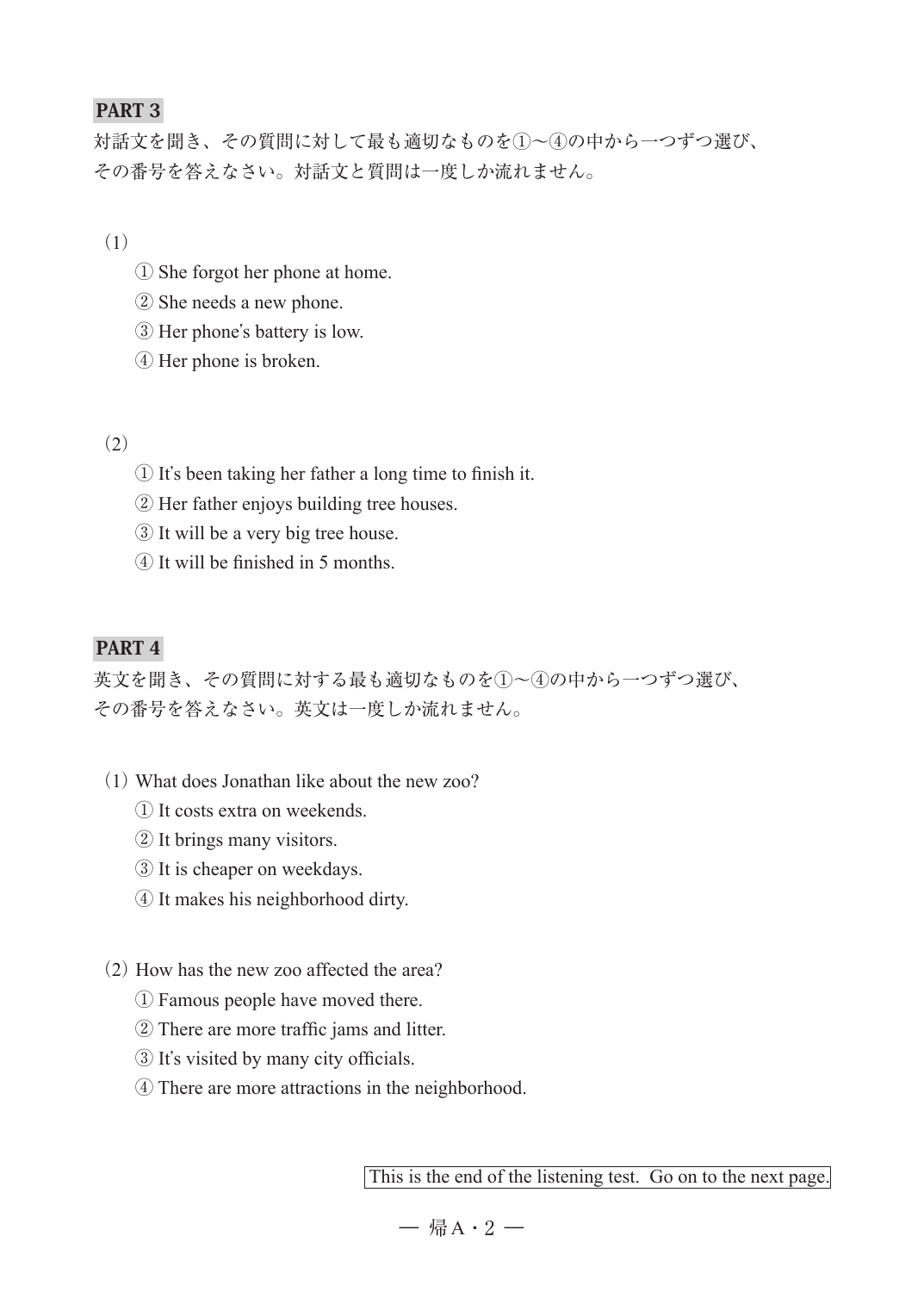|2| 次の英文を読み、(1)~(5)はそれぞれの質問の答えとして最も適切なものを、 ①~④の中から一つずつ選び、その番号を答えなさい。(6)~(10)は質問に対し、 自分の言葉を用いて英語で答えなさい。

#### A Call to Serve

Mother Teresa was born on August 26, 1910 in Yugoslavia. Her parents named her Agnes. Mother Teresa's family was Catholic. Her mother had great faith in God, and often invited poor people to eat with the family. When Agnes was eight, her father suddenly died. Life became difficult for the family, but Agnes's mother trusted in God, and worked hard to support Agnes and her older brother and sister. As Agnes grew up, just like her mother, she was very  $\frac{1}{2}$  devout and wanted to give her life to God.

When Agnes was  $18$ , she decided to become a nun<sup>1</sup>. She went to India and joined a convent<sup>2</sup>. In India, she began to teach at a school for girls. In 1937, she took her final vows<sup>3</sup> and received the name, Mother Teresa. Nine years passed with joyful work at the convent. Then, one day in 1946 , Mother Teresa felt that Christ had spoken to her and asked her to love and care for the poorest of the poor. So, even though Mother Teresa loved her work at the convent, after she heard the word of God, she knew what to do. She left the convent and began to work on the streets. It was very difficult in the beginning, but Mother Teresa prayed to God and did her best to help people in the slums.

 One day, Mother Teresa found a poor woman lying on the street. The woman was dying, so Mother Teresa took her to the hospital. But the hospital said they could not help the woman because they were too busy and overcrowded, and the woman was dying anyway. From this experience, Mother Teresa knew that she needed to start a home for dying people. In this way, she began her work to give comfort to the dying. Mother Teresa always said that the most painful hunger was not the hunger for food, but the hunger for love. She could not give these people a long, healthy life, but she could give them some kindness before they died.

 Gradually, more and more people heard about the work that Mother Teresa was doing, and many volunteers started to help her. Other people donated money or food. After ten years, her work spread to other towns and even to other countries. Then in 1979, Mother Teresa won the Nobel Peace Prize for her work with the poor. When people asked her how to achieve peace in the world, she would say, "Love your family." Mother Teresa died in 1997 at the age of 87 , but the beautiful work she did has continued to inspire people everywhere.

1 nun=修道女、シスター <sup>2</sup> convent = 修道院 <sup>3</sup> vow = 誓 ちか い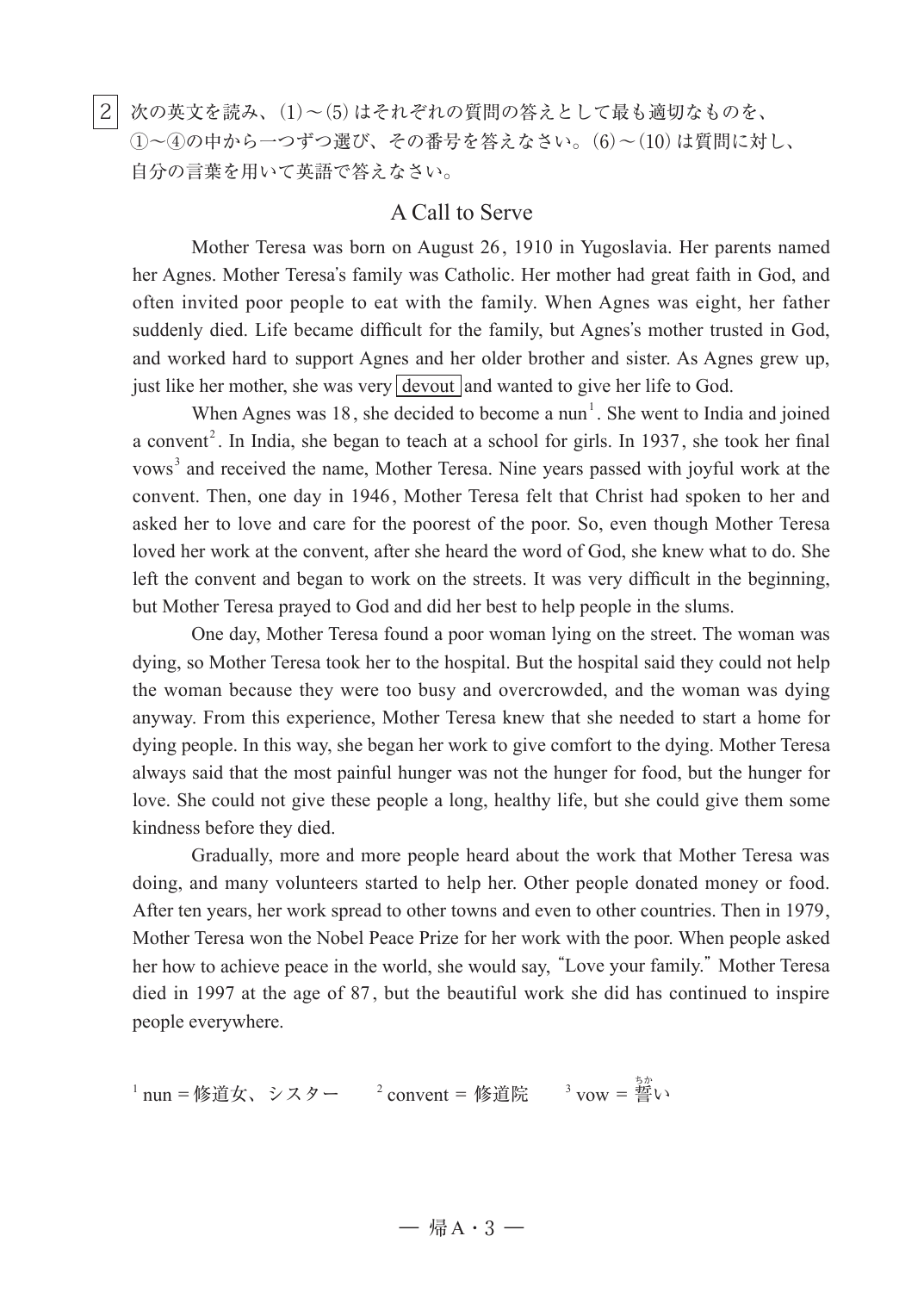- (1) Where was Mother Teresa born?
	- The Americas.
	- Europe.
	- $(3)$  Asia.
	- Africa.
- (2) In paragraph 1, what does  $\sqrt{\text{devout}}$  mean?
	- Feeling a strong belief in God.
	- Having a difficult life.
	- Inviting poor people to eat with the family.
	- Working hard to support the family.
- (3) Why did Mother Teresa leave the convent?
	- She didn't think the work there was important.
	- She dreamed of becoming a nurse.
	- She wanted to live on the streets.
	- She heard God's word and followed it.
- (4) What did Mother Teresa say was the most painful thing for people?
	- To be hungry.
	- To need a home.
	- To lack affection.
	- To have a family.
- (5) What is Mother Teresa's advice to people who ask her about world peace?
	- To help poor people.
	- To forgive your enemies.
	- To cherish your parents and children.
	- To speak to Christ.
- (6) What did Agnes do after she left Yugoslavia?
- (7) What did Mother Teresa think was her most important work?
- (8) As people learned about her work, what happened?
- (9) What prize did Mother Teresa win and why?
- (10) How has Mother Teresa continued to help people even after her own death?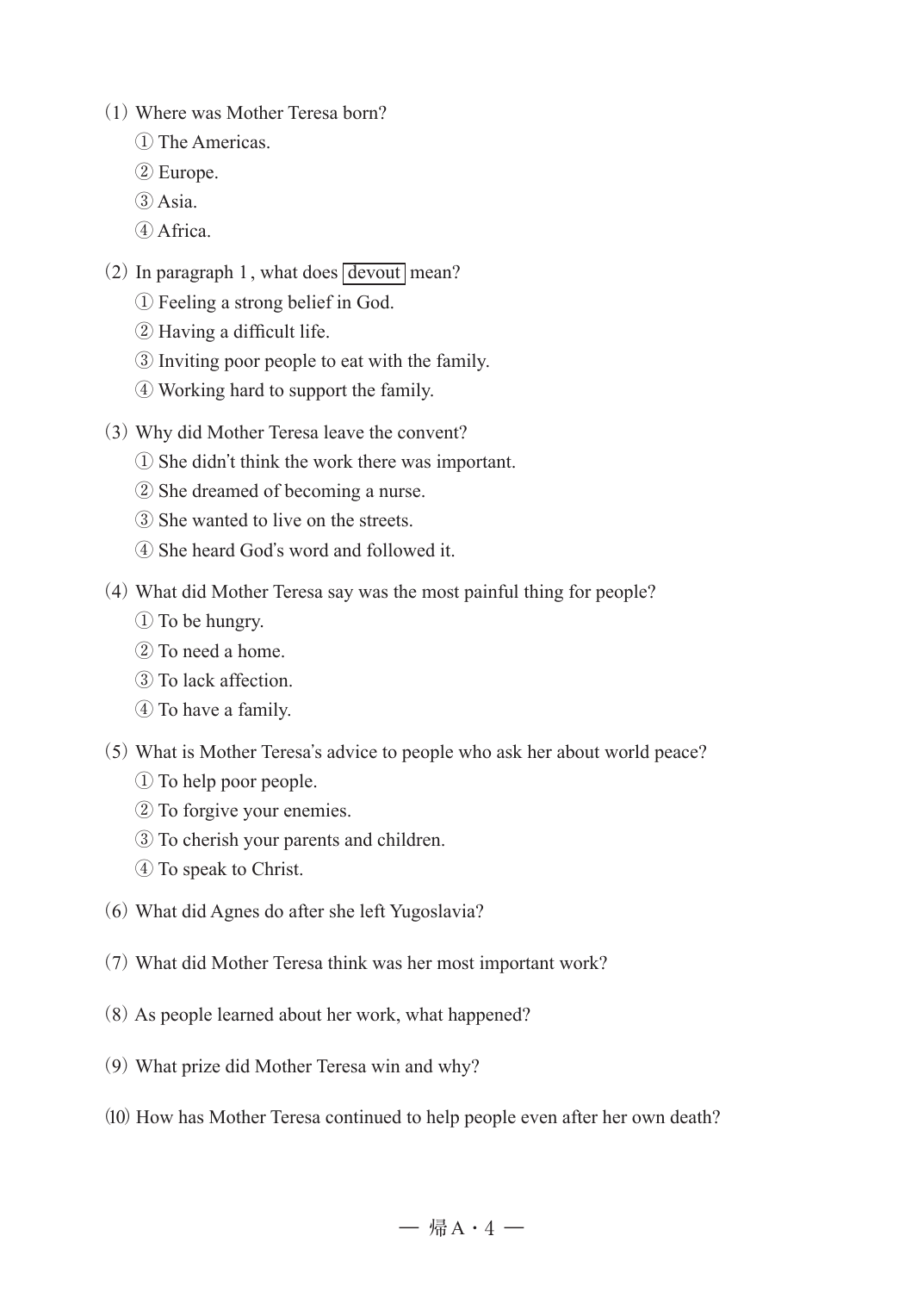|3|( )に入れるのに最も適切なものを①~④の中から一つずつ選び、その番号を 答えなさい。

|                                                   | $(1)$ We discussed the matter $($ $)$ tea and coffee.                                                    |                             |                                                                                                  |
|---------------------------------------------------|----------------------------------------------------------------------------------------------------------|-----------------------------|--------------------------------------------------------------------------------------------------|
| 1 above                                           | 2 around                                                                                                 | $(3)$ among                 | 4 over                                                                                           |
|                                                   | $(2)$ Would you $($ $)$ me to call my mother? If I forget to let her know, she'll worry.                 |                             |                                                                                                  |
| 1 recall                                          | 2 remember                                                                                               | 3 remind                    | 4 replay                                                                                         |
|                                                   | (3) A: Would you like to have dinner with me tonight?<br>B: Thank you, but I'm afraid I have another (). |                             |                                                                                                  |
| 1 position                                        |                                                                                                          | 2 appointment 3 convenience | 4 decision                                                                                       |
|                                                   | $(4)$ In $($ ) of the rain, Andy decided to continue playing golf.                                       |                             |                                                                                                  |
| ① front                                           | 2 charge                                                                                                 | <b>3</b> part               | 4 spite                                                                                          |
|                                                   | (5) My grandmother often said that $($ ) is more precious than peace.                                    |                             |                                                                                                  |
| 1 anything                                        | 2 everything                                                                                             | <b>3</b> nothing            | 4 something                                                                                      |
| tell the truth from now on.                       |                                                                                                          |                             | $(6)$ Dale felt sorry about $($ ) to his mother last night, so he promised himself that he would |
|                                                   | 1 to have lied 2 have lied 3 had lied                                                                    |                             | 4 having lied                                                                                    |
| $(7)$ A: How's your new house?                    | B: It's great. You should () sometime. I'll make you lunch.                                              |                             |                                                                                                  |
|                                                   |                                                                                                          |                             |                                                                                                  |
|                                                   | 1 stop by 2 show off 3 make up                                                                           |                             | 4 stand out                                                                                      |
| $(8)$ I prefer watching games $($ ) playing them. |                                                                                                          |                             |                                                                                                  |
| ① than                                            | $\circled{2}$ to                                                                                         | 3 rather                    | $(4)$ from                                                                                       |
|                                                   | (9) Professor Kato speaks too fast. I could understand him better if he (                                |                             | more slowly.                                                                                     |
| ① speak                                           | 2 has spoken                                                                                             | 3 spoke                     | $(4)$ is spoken                                                                                  |
| B: Nothing (                                      | $(10)$ A: Do you have any plans for this spring?                                                         |                             | ). I'll just walk around and enjoy the cherry blossoms. It won't be long                         |
| before they are out.                              |                                                                                                          |                             |                                                                                                  |
| 1) in particular                                  | 2 for granted                                                                                            | 3 at random                 | $(4)$ on purpose                                                                                 |

 $-$  帰 $A \cdot 5 -$